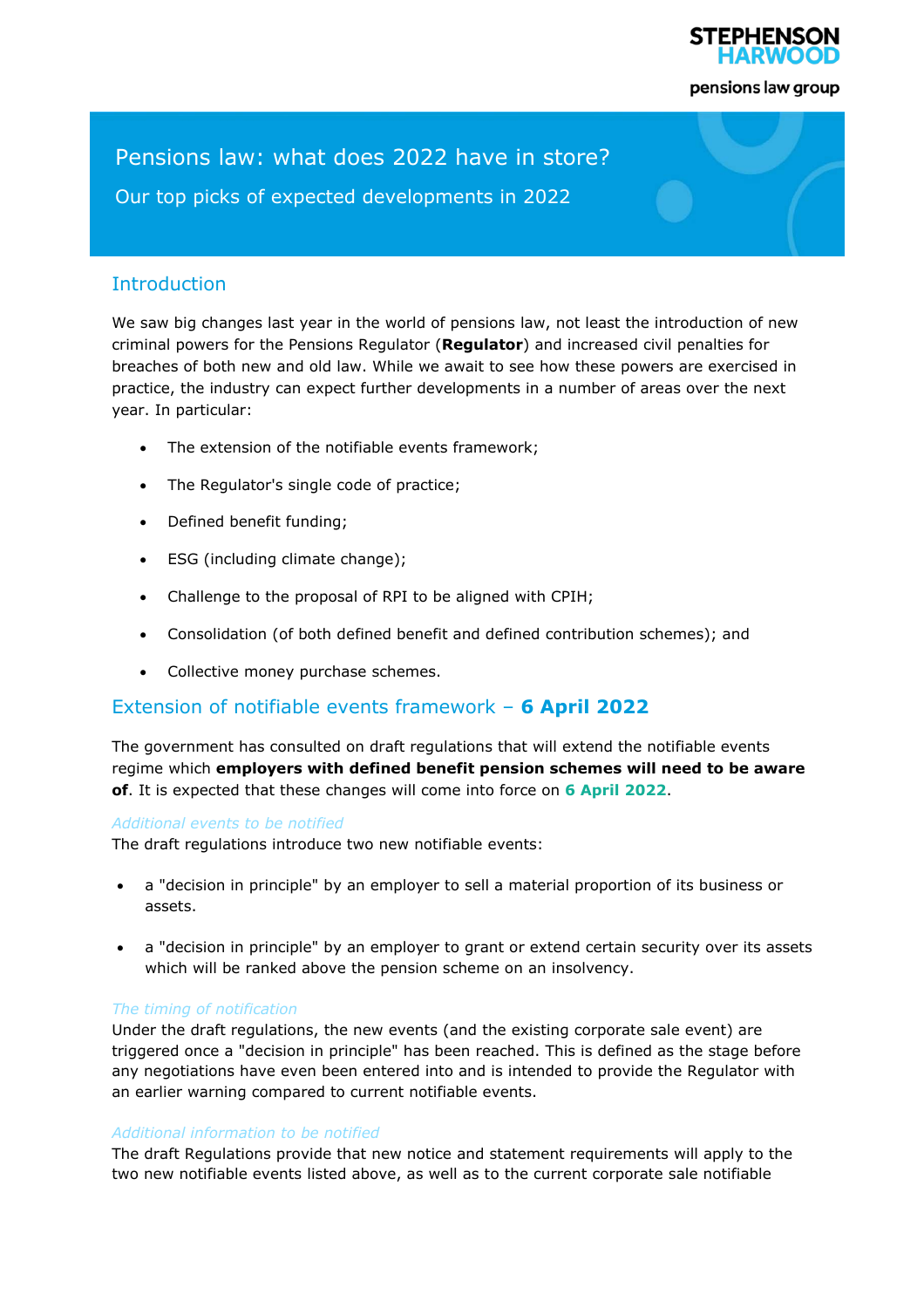event. These obligations bite once the main terms of those events have been proposed. For these three notifiable events there would therefore be a two-stage process.

For more information, please see our briefing here.

## The Regulator's draft single code of practice – **Summer 2022**

**Trustees** will need to consider undertaking a review of their internal policies and procedures to ensure they are compliant with the Regulator's proposed new single code of practice. In addition to ensuring their current procedures comply with the code's requirements, there are new requirements set out in the draft code that trustees will need to consider. It is expected the code will come into force in **Summer 2022**.

For more information, please see our briefin[g here.](https://www.pensionshub.com/sites/default/files/pdf/Draft Single Code of Practice_ SH.PDF) 

## Defined benefit funding – **Summer 2022**

Back in 2020, the Regulator issued a consultation on a revised funding code of practice for defined benefit pension schemes. The Regulator is keen for schemes to focus on long-term funding in order to ensue pension scheme members have the best chance of receiving the benefits they expect. During this consultation the Regulator proposed a twin-track compliance approach to valuations under either a 'fast-track' or 'bespoke' approach to the valuation process.

It was expected that the second consultation on the new code would occur in Spring this year, at the same time as the DWP publishes its consultation on new funding regulations. However, the Regulator has now confirmed that the second consultation on the draft code will occur after there has been a chance for responses to the DWP consultation. The second consultation is now expected in **Summer 2022** and will include a draft of the code for consideration and comment.

The existing funding regime remains in place until new regulations and the new code come into force. For more information, please see the Regulator's blo[g here.](https://blog.thepensionsregulator.gov.uk/2021/12/15/db-code-taking-the-time-to-deliver-the-right-funding-measures/) 

## Collective money purchase schemes – **1 August 2022**

The legal framework for collective money purchase (**CMP**) schemes, a new type of pension scheme in the UK, is set to come into force on 1 August 2022. CMP schemes provide benefits in the form of regular income for members, paid out of available assets of the scheme so there cannot be a deficit (unlike a defined benefit scheme). For more detail on CMP schemes and the legal framework, see our please see our briefin[g here.](https://www.pensionshub.com/sites/default/files/pdf/Pension Scheme Act 2021 briefing.pdf) 

CMP schemes will be subject to the Regulator's supervisory regime, similar to the supervision of master trusts. This regime will be set out in the Occupational Pension Schemes (Collective Money Purchase Schemes) Regulations 2022. These regulations have been laid before Parliament and are expected to come into force on 1 August 2022. The Regulator is expected to consult on a code of practice on CMP schemes in January 2022.

The driving force behind the legislation was a CMP scheme proposed by Royal Mail and the Communication Workers Union. This may become the first CMP scheme. Although wider demand for CMP schemes may be limited initially, with employers continuing to favour more traditional schemes and master trusts, their popularity may well start to grow following introduction of the relevant legislation.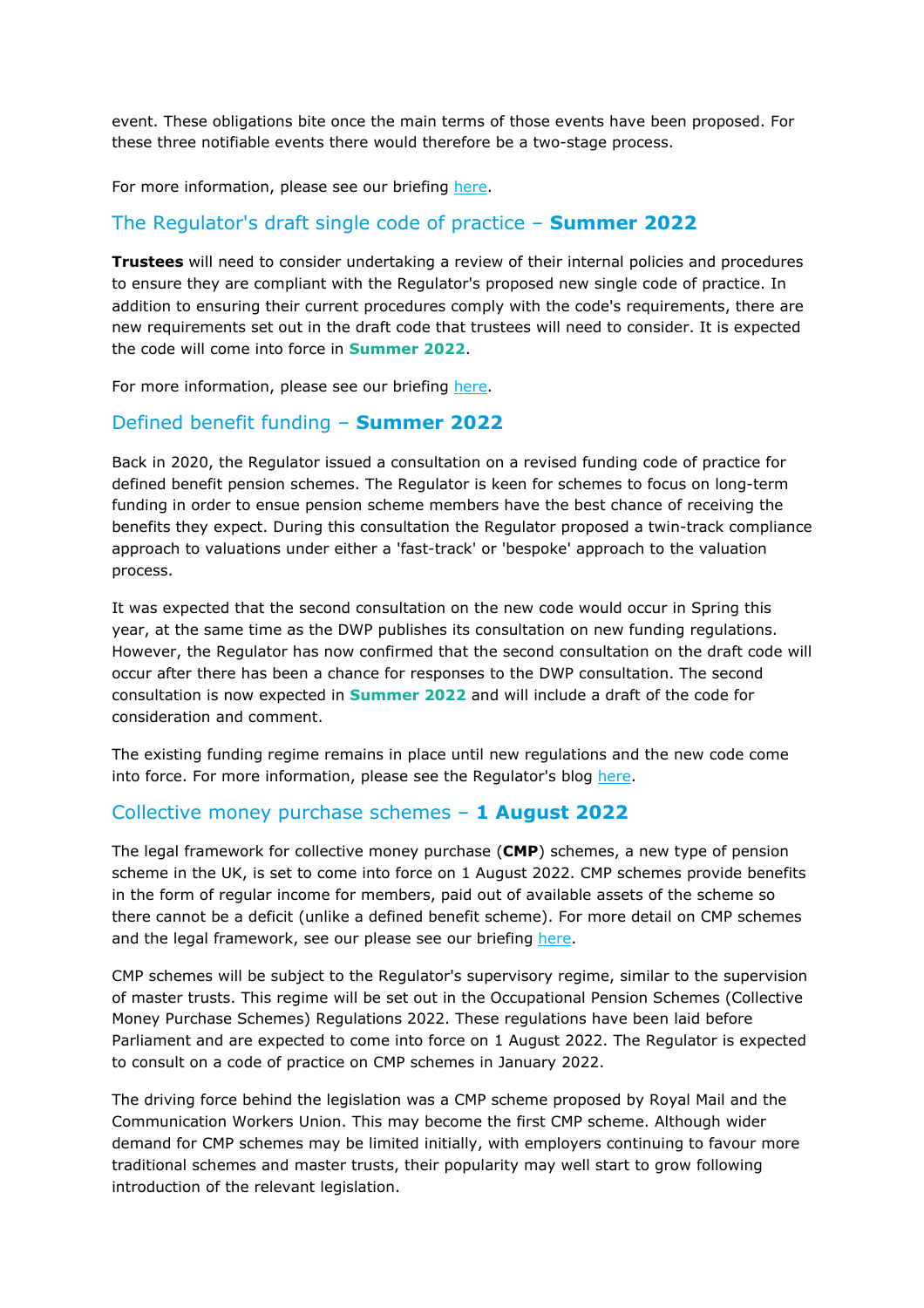# ESG (including climate change)

We can expect ESG matters to remain high on the agenda of members, trustees and regulators in 2022.

#### Regulator's single code of practice - **Summer 2022**

The Regulator's draft single code of practice includes modules on stewardship and climate change. It is clear this is an area that trustees are expected to have on their agenda.

#### Extension of TCFD governance and disclosure requirements – **1 October 2022**

Starting from 1 October 2022, the requirement for certain occupational schemes to comply with governance and disclosure requirements in line with the recommendations set out by the Task Force on Climate-related Financial Disclosures (**TCFD**) will be extended to schemes with assets of  $£1$  billion or more. For more information, please see our briefing here.

#### Disclosures relating to alignment with Paris Agreement goal – **1 October 2022**

There is also a consultation underway on amending legislation to require trustees of certain schemes to calculate and disclose a portfolio alignment metric describing the extent to which their investments are aligned with the goal of limiting the increase in the global average temperature to 1.5C above pre-industrial levels.

The consultation proposes new draft guidance which sets out stewardship and ESG bestpractice in relation to the Statement of Investment Principles and DWP's expectations across the Implementation Statement.

The consultation closes on 6 January 2022 with the new legislative requirements proposed to come into force on 1 October 2022. The requirements would apply immediately to schemes with assets of  $E1$  billion or more, authorised master trusts and authorised collective money purchase schemes. For more information please see the consultation document [here.](https://assets.publishing.service.gov.uk/government/uploads/system/uploads/attachment_data/file/1028820/climate-investment-reporting-consultation.pdf) 

#### Regulator guidance on climate change governance

The Regulator has published guidance on climate change governance, which can be found [here. T](https://www.thepensionsregulator.gov.uk/en/document-library/regulatory-guidance/climate-related-governance-and-reporting)he guidance is aimed at schemes which have to comply with the TCFD reporting and governance requirements (discussed above). This will be extended to schemes with assets of £1 billion or more from 1 October 2022.

The guidance sets out what the Regulator will take into account when determining whether trustees have met the requirements of the climate regulations and taken account of the DWP's statutory guidance. The guidance sets out what trustees need to do and report on in their annual TCFD report. It provides example steps for trustees to take and also discusses how the Regulator will approach imposing fines for any non-compliance.

## Challenge to the proposal of RPI to be aligned with CPIH – **Summer 2022**

W[e previously reported tha](https://www.pensionshub.com/insight/composition-retail-prices-index-set-change)t the composition of the Retail Prices Index (**RPI**) was set to change from 2030 to be calculated using the same methods and data sources as the Consumer Price Indices, including owner occupiers' housing costs (**CPIH**). Given RPI has